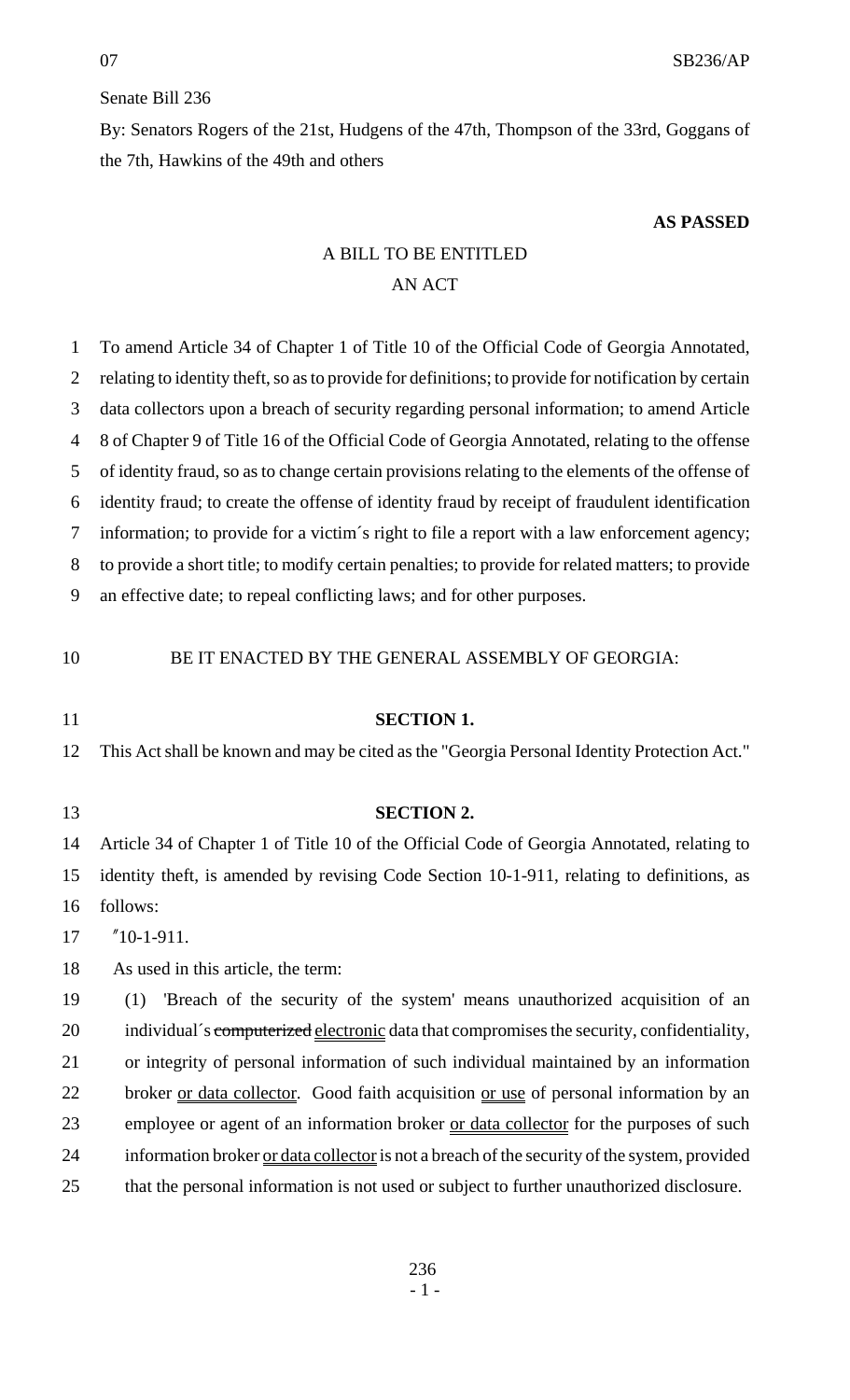| $\mathbf{1}$   | (2) 'Data collector' means any state or local agency or subdivision thereof including any                   |
|----------------|-------------------------------------------------------------------------------------------------------------|
| $\overline{2}$ | department, bureau, authority, public university or college, academy, commission, or                        |
| 3              | other government entity; provided, however, that the term 'data collector' shall not                        |
| $\overline{4}$ | include any governmental agency whose records are maintained primarily for traffic                          |
| 5              | safety, law enforcement, or licensing purposes or for purposes of providing public access                   |
| 6              | to court records or to real or personal property information.                                               |
| 7              | $\left(\frac{2}{3}\right)$ 'Information broker' means any person or entity who, for monetary fees or dues,  |
| $8\,$          | engages in whole or in part in the business of collecting, assembling, evaluating,                          |
| 9              | compiling, reporting, transmitting, transferring, or communicating information                              |
| 10             | concerning individuals for the primary purpose of furnishing personal information to                        |
| 11             | nonaffiliated third parties, but does not include any governmental agency whose records                     |
| 12             | are maintained primarily for traffic safety, law enforcement, or licensing purposes.                        |
| 13             | $\left(\frac{3}{4}\right)$ 'Notice' means:                                                                  |
| 14             | (A) Written notice;                                                                                         |
| 15             | (B) Telephone notice;                                                                                       |
| 16             | (C) Electronic notice, if the notice provided is consistent with the provisions regarding                   |
| 17             | electronic records and signatures set forth in Section 7001 of Title 15 of the United                       |
| 18             | States Code; or                                                                                             |
| 19             | $\overline{(C)(D)}$ Substitute notice, if the information broker <u>or data collector</u> demonstrates that |
| 20             | the cost of providing notice would exceed \$250,000.00 \$50,000.00, that the affected                       |
| 21             | class of individuals to be notified exceeds $500,000$ $100,000$ , or that the information                   |
| 22             | broker or data collector does not have sufficient contact information to provide written                    |
| 23             | or electronic notice to such individuals. Substitute notice shall consist of all of the                     |
| 24             | following:                                                                                                  |
| 25             | (i) E-mail notice, if the information broker or data collector has an e-mail address for                    |
| 26             | the individuals to be notified;                                                                             |
| 27             | (ii) Conspicuous posting of the notice on the information broker's or data collector's                      |
| 28             | website page, if the information broker or data collector maintains one; and                                |
| 29             | (iii) Notification to major state-wide media.                                                               |
| 30             | Notwithstanding any provision of this paragraph to the contrary, an information broker                      |
| 31             | or data collector that maintains its own notification procedures as part of an information                  |
| 32             | security policy for the treatment of personal information and is otherwise consistent with                  |
| 33             | the timing requirements of this article shall be deemed to be in compliance with the                        |
| 34             | notification requirements of this article if it notifies the individuals who are the subjects               |
| 35             | of the notice in accordance with its policies in the event of a breach of the security of the               |
| 36             | system.                                                                                                     |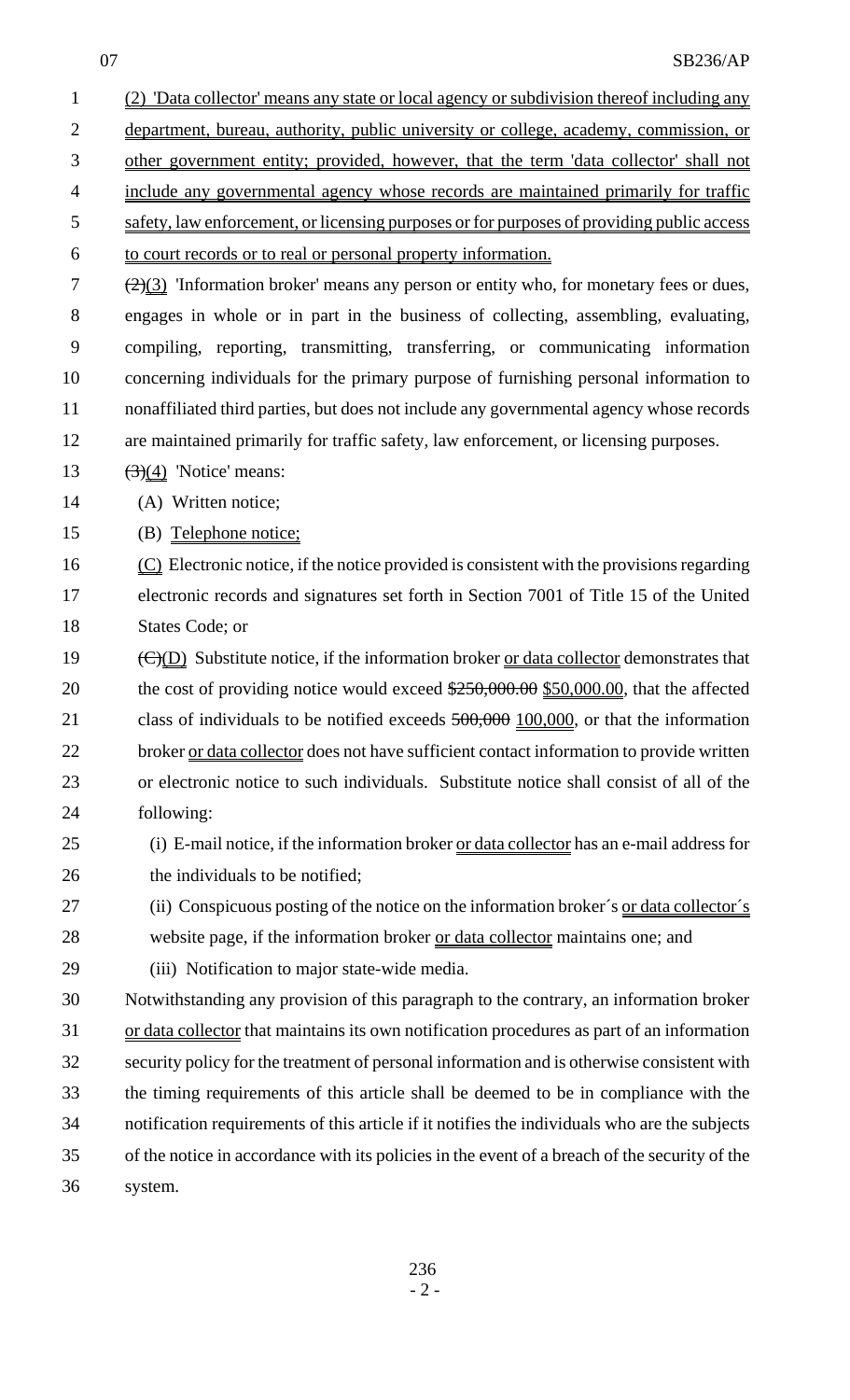(4)(5) 'Person' means any individual, partnership, corporation, limited liability company, 2 trust, estate, cooperative, association, or other entity. The term 'person' as used in this article shall not be construed to require duplicative reporting by any individual, corporation, trust, estate, cooperative, association, or other entity involved in the same transaction.

  $\left( \frac{5}{6} \right)$  'Personal information' means an individual's first name or first initial and last name in combination with any one or more of the following data elements, when either 8 the name or the data elements are not encrypted or redacted:

(A) Social security number;

(B) Driver´s license number or state identification card number;

 (C) Account number, credit card number, or debit card number, if circumstances exist wherein such a number could be used without additional identifying information, access codes, or passwords;

(D) Account passwords or personal identification numbers or other access codes; or

 (E) Any of the items contained in subparagraphs (A) through (D) of this paragraph when not in connection with the individual´s first name or first initial and last name, if the information compromised would be sufficient to perform or attempt to perform identity theft against the person whose information was compromised.

- The term 'personal information' does not include publicly available information that is lawfully made available to the general public from federal, state, or local government records."
- 

## **SECTION 3.**

 Said article is further amended by revising Code Section 10-1-912, relating to notification required upon breach of security regarding personal information, as follows:

"10-1-912.

26 (a) Any information broker or data collector that maintains computerized data that includes personal information of individuals shall give notice of any breach of the security of the 28 system following discovery or notification of the breach in the security of the data to any resident of this state whose unencrypted personal information was, or is reasonably believed to have been, acquired by an unauthorized person. The notice shall be made in the most expedient time possible and without unreasonable delay, consistent with the legitimate needs of law enforcement, as provided in subsection (c) of this Code section, or with any measures necessary to determine the scope of the breach and restore the reasonable integrity, security, and confidentiality of the data system. (b) Any person or business that maintains computerized data on behalf of an information

36 broker <u>or data collector</u> that includes personal information of individuals that the person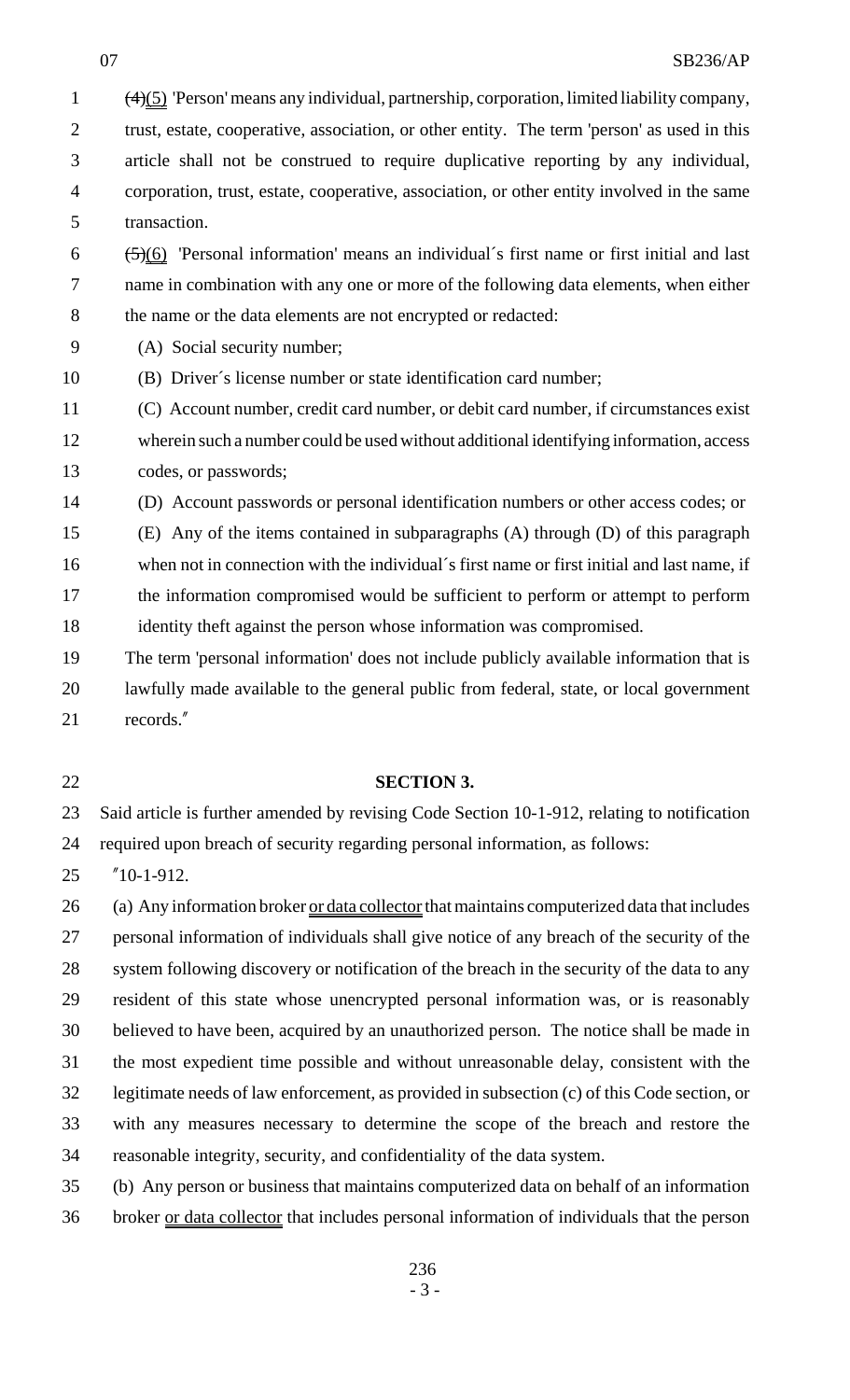1 or business does not own shall notify the information broker or data collector of any breach 2 of the security of the data immediately system within 24 hours following discovery, if the personal information was, or is reasonably believed to have been, acquired by an unauthorized person. (c) The notification required by this Code section may be delayed if a law enforcement

 agency determines that the notification will compromise a criminal investigation. The notification required by this Code section shall be made after the law enforcement agency determines that it will not compromise the investigation.

 (d) In the event that an information broker or data collector discovers circumstances requiring notification pursuant to this Code section of more than 10,000 residents of this state at one time, the information broker or data collector shall also notify, without unreasonable delay, all consumer reporting agencies that compile and maintain files on consumers on a nation-wide basis, as defined by 15 U.S.C. Section 1681a, of the timing, distribution, and content of the notices."

# **SECTION 4.**

 Article 8 of Chapter 9 of Title 16 of the Official Code of Georgia Annotated, relating to the offense of identity fraud, is amended by revising Code Section 16-9-121, relating to the elements of the offense, as follows:

"16-9-121.

 $20 \quad \text{(a)}$  A person commits the offense of identity fraud when without the authorization or

21 permission of a person with the intent unlawfully to appropriate resources of or cause

22 physical harm to that person, or of any other person, to his or her own use or to the use of

23 a third party he or she willfully and fraudulently:

- (1) Obtains or records identifying information of a person which would assist in 25 accessing the resources of that person or any other person; or
- (2) Accesses or attempts to access the resources of a person through the use of identifying information.
- 28 (1) Without authorization or consent, uses or possesses with intent to fraudulently use, identifying information concerning an individual;
- (2) Uses identifying information of an individual under 18 years old over whom he or
- she exercises custodial authority;
- (3) Uses or possesses with intent to fraudulently use, identifying information concerning a deceased individual;
- (4) Creates, uses, or possesses with intent to fraudulently use, any counterfeit or fictitious
- identifying information concerning a fictitious individual with intent to use such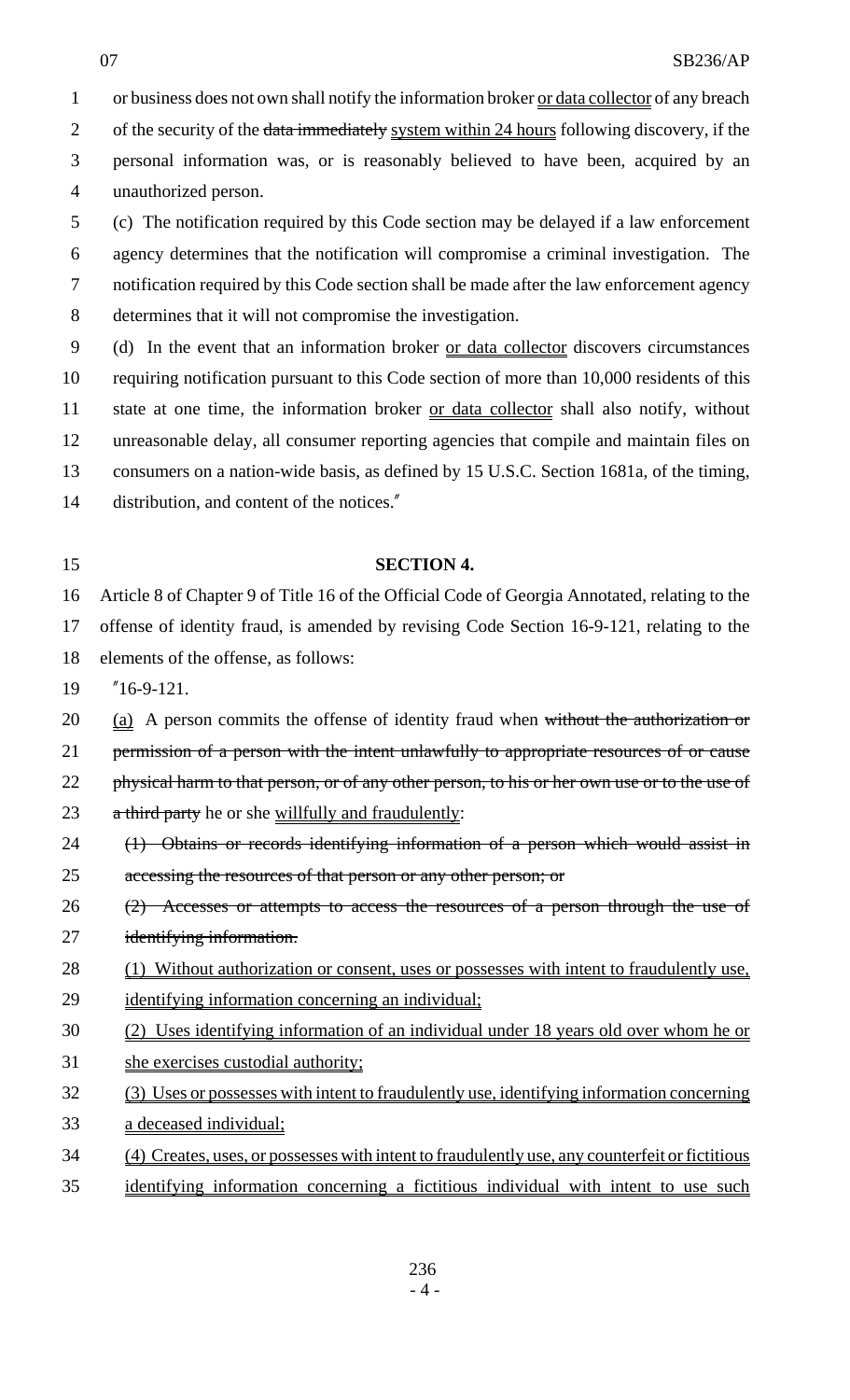| counterfeit or fictitious identification information for the purpose of committing or          |
|------------------------------------------------------------------------------------------------|
| facilitating the commission of a crime or fraud on another person; or                          |
| Without authorization or consent, creates, uses, or possesses with intent to<br>(5)            |
| fraudulently use, any counterfeit or fictitious identifying information concerning a real      |
| individual with intent to use such counterfeit or fictitious identification information for    |
| the purpose of committing or facilitating the commission of a crime or fraud on another        |
| person.                                                                                        |
| (b) A person commits the offense of identity fraud by receipt of fraudulent identification     |
| information when he or she willingly accepts for identification purposes identifying           |
| information which he or she knows to be fraudulent, stolen, counterfeit, or fictitious. In     |
| any prosecution under this subsection it shall not be necessary to show a conviction of the    |
| principal thief, counterfeiter, or fraudulent user.                                            |
| The offenses created by this Code section shall not merge with any other offense.<br>(c)       |
| This Code section shall not apply to a person under the age of 21 who uses a<br>(d)            |
| fraudulent, counterfeit, or other false identification card for the purpose of obtaining entry |
| into a business establishment or for purchasing items which he or she is not of legal age to   |
| purchase."                                                                                     |
|                                                                                                |
|                                                                                                |
| <b>SECTION 5.</b>                                                                              |
| Said article is further amended by adding a new Code section as follows:                       |
| $"16-9-125.1.$                                                                                 |
| (a) A person who has learned or reasonably believes that he or she has been the victim of      |
| identity fraud may contact the local law enforcement agency with jurisdiction over his or      |
| her actual residence for the purpose of making an incident report. The law enforcement         |
| agency having jurisdiction over the complainant's residence shall make a report of the         |
| complaint and provide the complainant with a copy of the report. Where jurisdiction for        |
| the investigation and prosecution of the complaint lies with another agency, the law           |
| enforcement agency making the report shall forward a copy to the agency having such            |
| jurisdiction and shall advise the complainant that the report has been so forwarded.           |
| (b) Nothing in this Code section shall be construed so as to interfere with the discretion     |
| of a law enforcement agency to allocate resources for the investigation of crimes. A report    |
| created pursuant to this Code section is not required to be counted as an open case file."     |
| <b>SECTION 6.</b>                                                                              |
|                                                                                                |

violations, as follows: